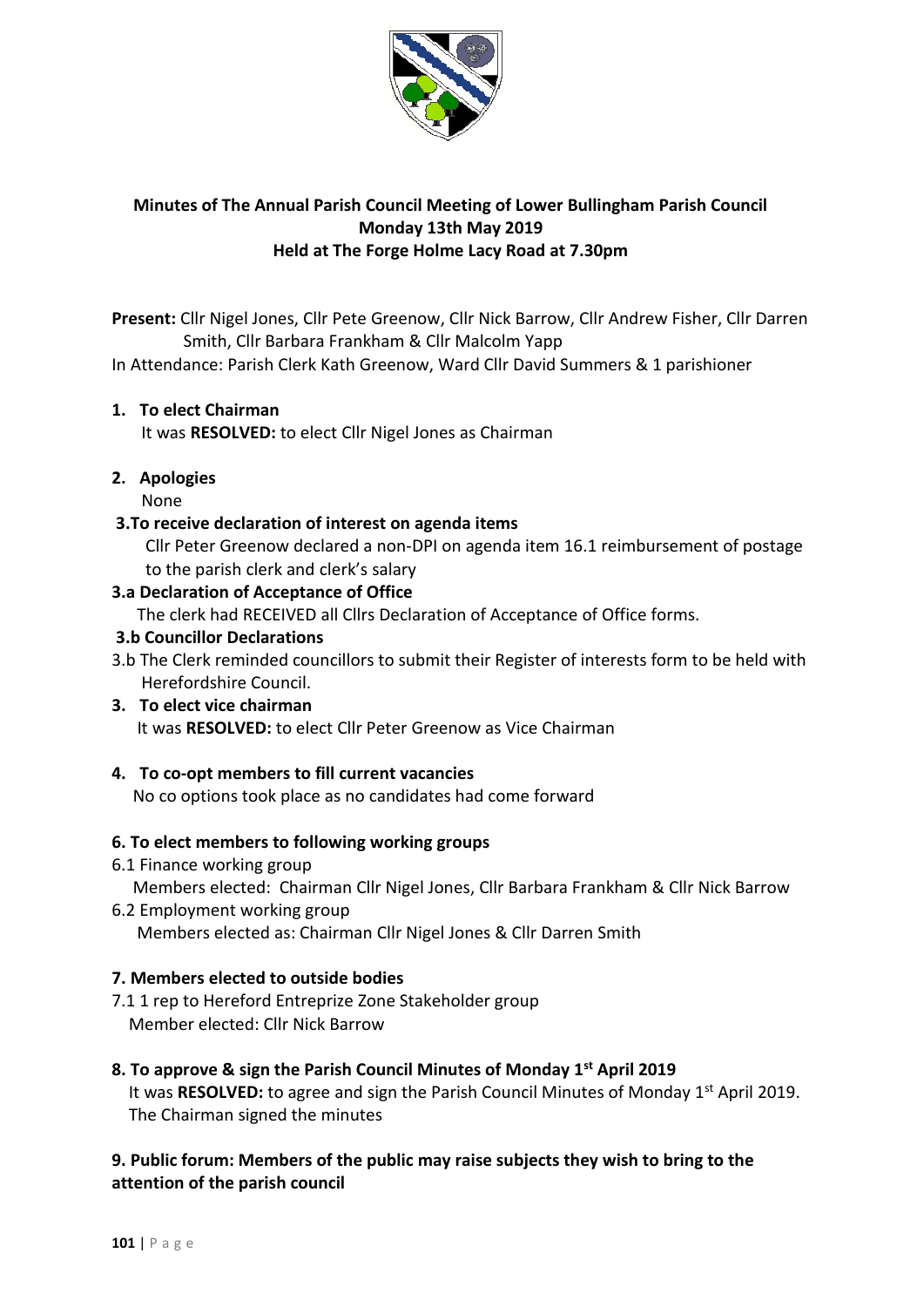# **(This period will be restricted to 10 minutes. Please note that decisions cannot be made at this meeting on items not on the agenda)**

Cllr Smith highlighted parishioners' concerns relating to the planning application [P184228/FH](https://www.herefordshire.gov.uk/info/200142/planning_services/planning_application_search/details?id=184228&search-service=parish&search-source=Parish&search-item=Lower%20Bullingham&search-term=E04000817) The Orchard Ridgehill. Parishioners had asked why the application had not gone to planning committee given the number of objections that had been sent in on the application.

Parishioners were advised to write to the head of Herefordshire Council planning services to air their concerns.

The matter would be placed on the agenda for June's meeting

Cllr Yapp reported that the litter bin at Goodwin Way is overflowing and needs emptying by Balfour Beatty

# **10.Reports**

10.1 To receive and note the Ward Cllrs report The Ward Cllr had nothing to report

# **11. Lengthsman**

11.1 To identify work to be carried out by lengthsman

The clerk advised that she had not received the ditching report from the lengthsman at the time of the meeting.

It was **RESOLVED:** to ask the lengthsman to attend to ditches that required cleaning out along Ridgehill and that this is incorporated into the routine maintenance day for May / June

# **12.Footpaths**

12.1 To consider footpaths work to be carried out by the lengthsman

It was reported that a footpath sign near his property was broken and needed repairing. It was **RESOLVED**: that the Clerk contacts the lengthsman to request the footpath sign is attended to and made good

The footpath by The Orchard had piles of clay soil across the footpath and lane and, water was coming up out of the ground.

It was **RESOLVED:** that the clerk contacts Balfour Beatty to advise of the matter and requests the area is inspected by B/B

# **13. To consider Highways issues for reporting top Balfour Beatty/Herefordshire Council**

None

## **14. Planning**

14.1 To consider commenting on application;191104 The Gables Ridgehill Hereford Description: Relocate two existing dormers on the front elevation approximately 1.7m higher up the roof and add one window in each dormer. To add a rear double dormer across both planes of the roof incorporating two windows one each plane. Retrospective It was **RESOLVED**: to SUPPORT the application

14.2 To consider commenting on application; 191054 - 23 The Dales, Lower Bullingham, Hereford, Herefordshire HR2 6DS

DESCRIPTION: Proposed single storey extension to rear/side of property It was **RESOLVED:** to SUPPORT the application